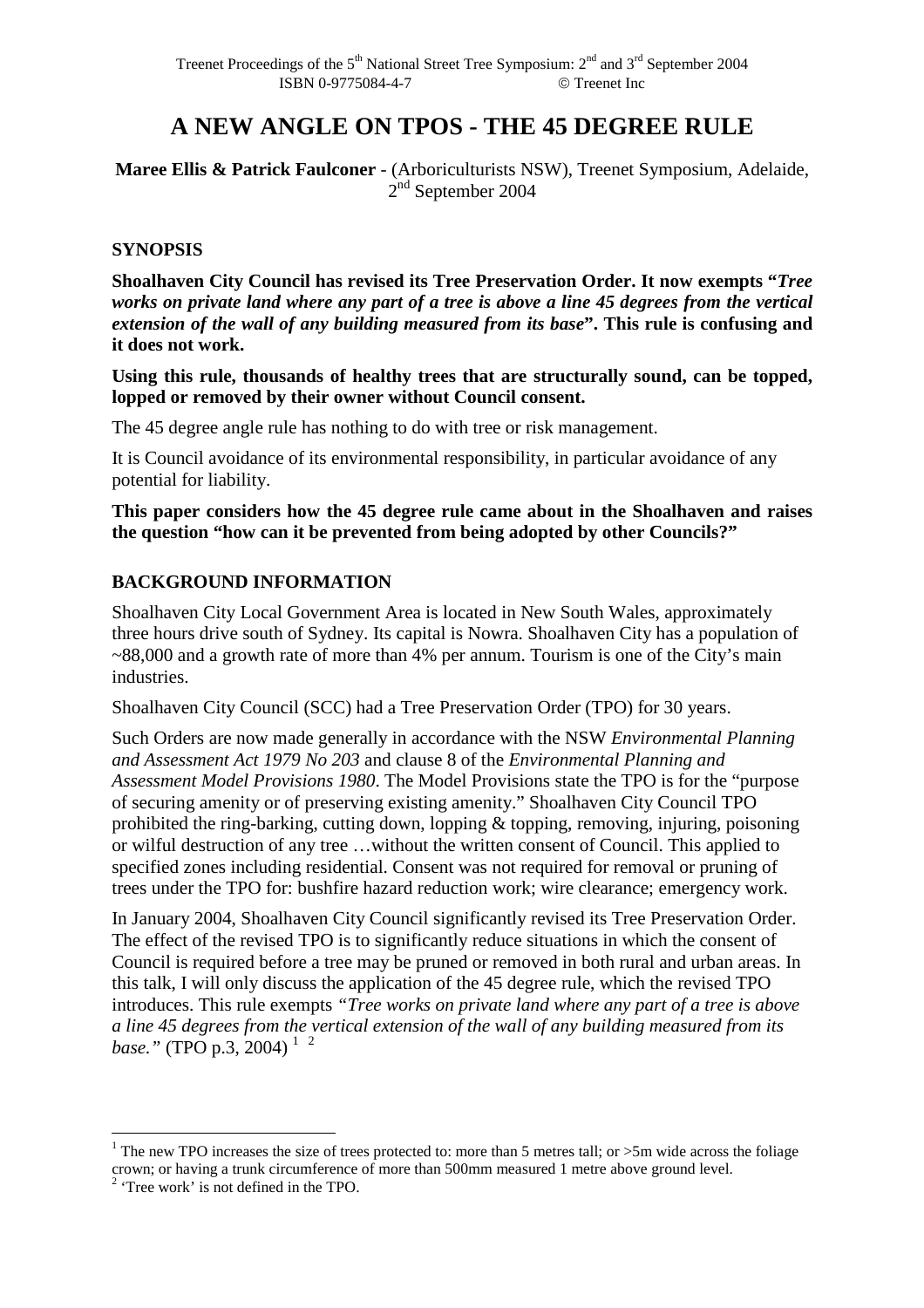Using this rule, thousands of healthy trees that are structurally sound, can be topped lopped or removed without any involvement by Council.

Although the previous TPO required a person to pay a fee and obtain a consent before pruning or removing a tree to which the TPO applied, through its application Council could also provide basic advice on tree management. The Council Officer would assess trees for residents and the decision whether or not to grant consent for pruning or removal was given or rejected on the basis of the assessment and any other relevant matters under the *Environmental Planning and Assessment Act 1979*, such as consideration of impacts on threatened species. If consent was refused, the applicant could appeal the decision in the Land and Environment Court. If a landowner (or other person) removed a tree without obtaining consent, Council could seek to prosecute the relevant person in the Land and Environment Court.

The requirement that consent be obtained, ensured that healthy trees, in good condition, that were not causing significant problems, were protected for the benefit of the community, residents and visitors. It also ensured residents understood the reason for not topping trees; that they were familiar with the *Australian Standard Pruning of Amenity Trees*, AS4373 - 1996; and the importance of replacement trees and appropriate tree species. Council could, as a condition of granting consent for removal of a tree, require replacement planting/s.

Council in determining whether a tree could be removed could take into consideration whether the tree was dying, dead, or dangerous to persons or property. Ninety-eight percent of requests to Council for pruning or removal by residents were approved.

So, why did Shoalhaven City Council rescind its TPO and make another one that included the 45 degree rule?

# **THE 45 DEGREE ANGLE RULE**

*Shoalhaven City Council Draft Tree Management Policy, August 2003*, was prepared by Council staff with a consulting arboriculturist. This policy states that its purpose "*is to preserve and maintain, in safe and healthy condition, those trees which are currently or which will become visually, historically, horticulturally or environmentally valuable to the community of Shoalhaven City… also ensuring that any risks associated with them are managed or controlled in accordance with industry best practice.*" (p. 2, Draft Policy, 2003)

It also states that there would be a "*Risk management approach to Council's tree resources inline with Statewide's Best Practice Manual for Trees and Tree Root Management*." (p. 1, Draft Policy, 2003)

Amendments were proposed to this Draft Policy by some Shoalhaven Councillors. The most controversial was the 45 degree angle rule.

# **Let us apply this rule up slope.**

A 15m high tree could be more than 30m away from a building yet be exempt from any protection because it could potentially fall on the building!

Up slope, one could lose every tree for a very long distance.

#### **Let us now apply this rule down slope.**

It is confusing. Where is the right angle triangle? Where will I place the 45 degree angle line? It could be interpreted that a 15m high tree, 20m down slope of a building, is exempt from any protection.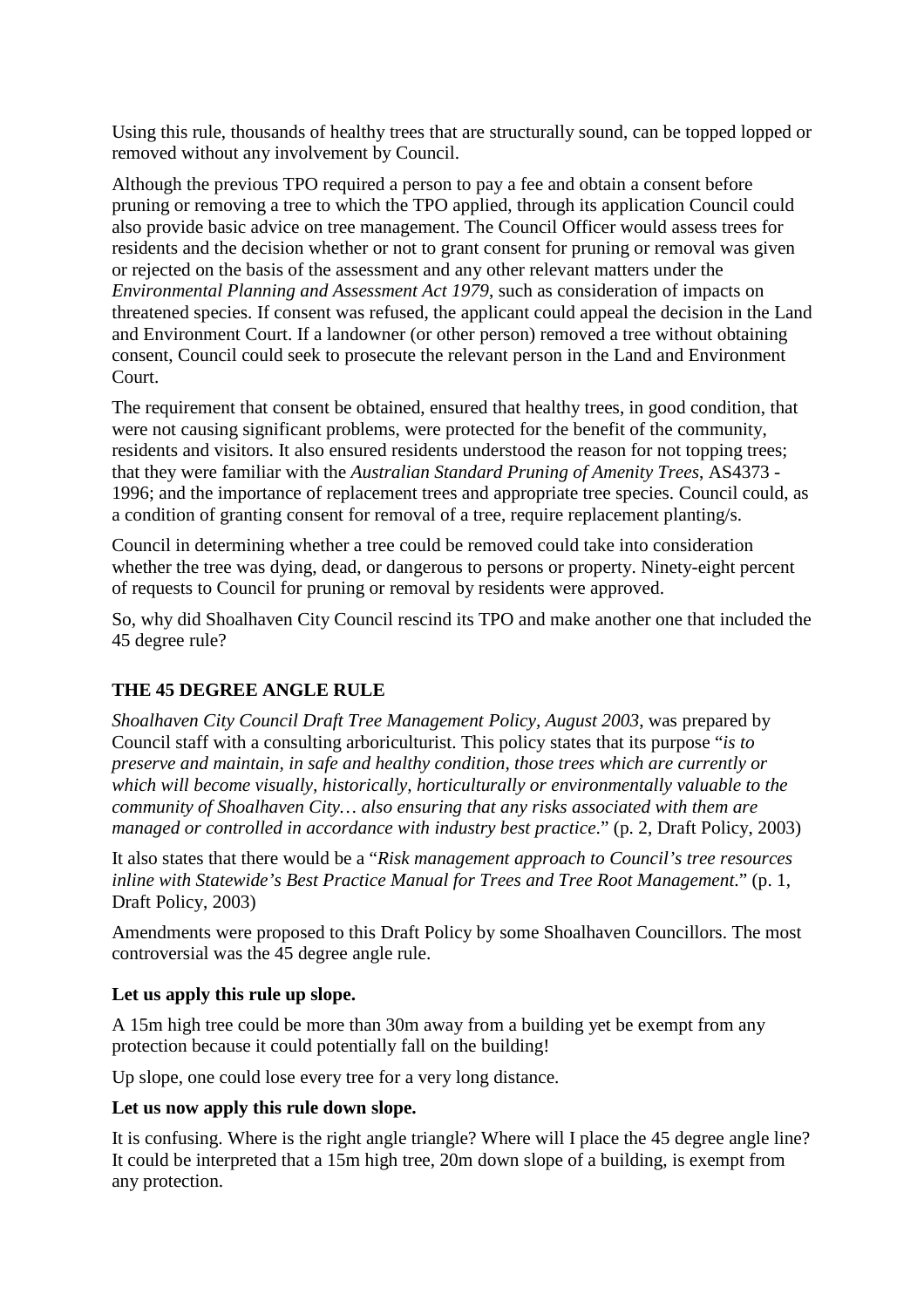Council staff who developed the Draft Policy advised against a number of changes proposed by Councillors, in particular the adoption of the 45 degree angle rule.

Their reasons included the following:

- it appears to be based on the premise that all trees are dangerous and that if approval is required it will not be given;
- there are various interpretations of removal zones particularly on sloping sites;
- it would be difficult to regulate, particularly once the tree has been cut down;
- it will effectively remove all existing controls on tree removal in urban areas where individual lot sizes are less than  $\sim$ 1000 square metres;
- it will be left to the landowner to contact the Department of Environment & Conservation if the proposed 'tree works' are likely to significantly affect threatened species, or their habitats, or threatened ecological communities or populations.

In addition to these concerns, Council received 87 public submissions on the *Draft Tree Management Policy* (including submissions from experts in arboriculture and the Department of Environment & Conservation). All submissions by arboriculturists and Government Departments raised concerns about the 45 degree rule. Eighty-one out of eighty-seven submissions received by Council were against the adoption of this rule.

# **WHERE DID THE 45 DEGREE RULE COME FROM AND WHY WAS IT SO STUBBORNLY RETAINED?**

The 45 degree rule was devised by a Councillor and supported by a group of Councillors.

One Councillor announced (on radio), that landowners would be able to do as they wished with their own trees on their own property. These Councillors also subsequently proposed extending the 45 degree rule to land zoned 1c rural (Rural Lifestyle), and to public land.

It is more likely, that the Councillors who promoted the 45 degree rule were influenced by the following:

- Possible concern about the outcome of a Court Case *Timbs v Shoalhaven City Council* appeal. Although Council had not been held to be negligent in the District Court, the NSW Court of Appeal upheld the appeal. The Court of Appeal held that Council was negligent in the way in which it refused a request by Mr Timbs to cut down 3 trees, one of which subsequently killed Mr Timbs. Significantly, the Court of Appeal believed Mrs. Timbs, that a Council officer attended the property and refused consent to remove the trees & had not carried out any assessment of risk or any other relevant issue in reaching his decision.<sup>3</sup>
- The desire to pass any liability for trees on private property to the landholder.
- Strong development interests that perceive trees as a nuisance; e.g. obscuring water views, or reducing development potential of land.
- Recent storms and fires in the Shoalhaven, resulting in sensational headlines in the press and whipping-up hysteria and fear of trees amongst the general public.
- The community at large over-emphasising perceived negatives of trees: "There's thousands of them"; "leaves get in my gutters … I have to sweep every day"; "they block my views"; "they could fall on my house".
- Lack of understanding of the very significant roles, which trees play; e.g. absorbing carbon dioxide; maintaining biodiversity through conservation of remnant vegetation.

<sup>&</sup>lt;sup>3</sup> The Court of Appeal judgement came down after the 45 degree rule was proposed.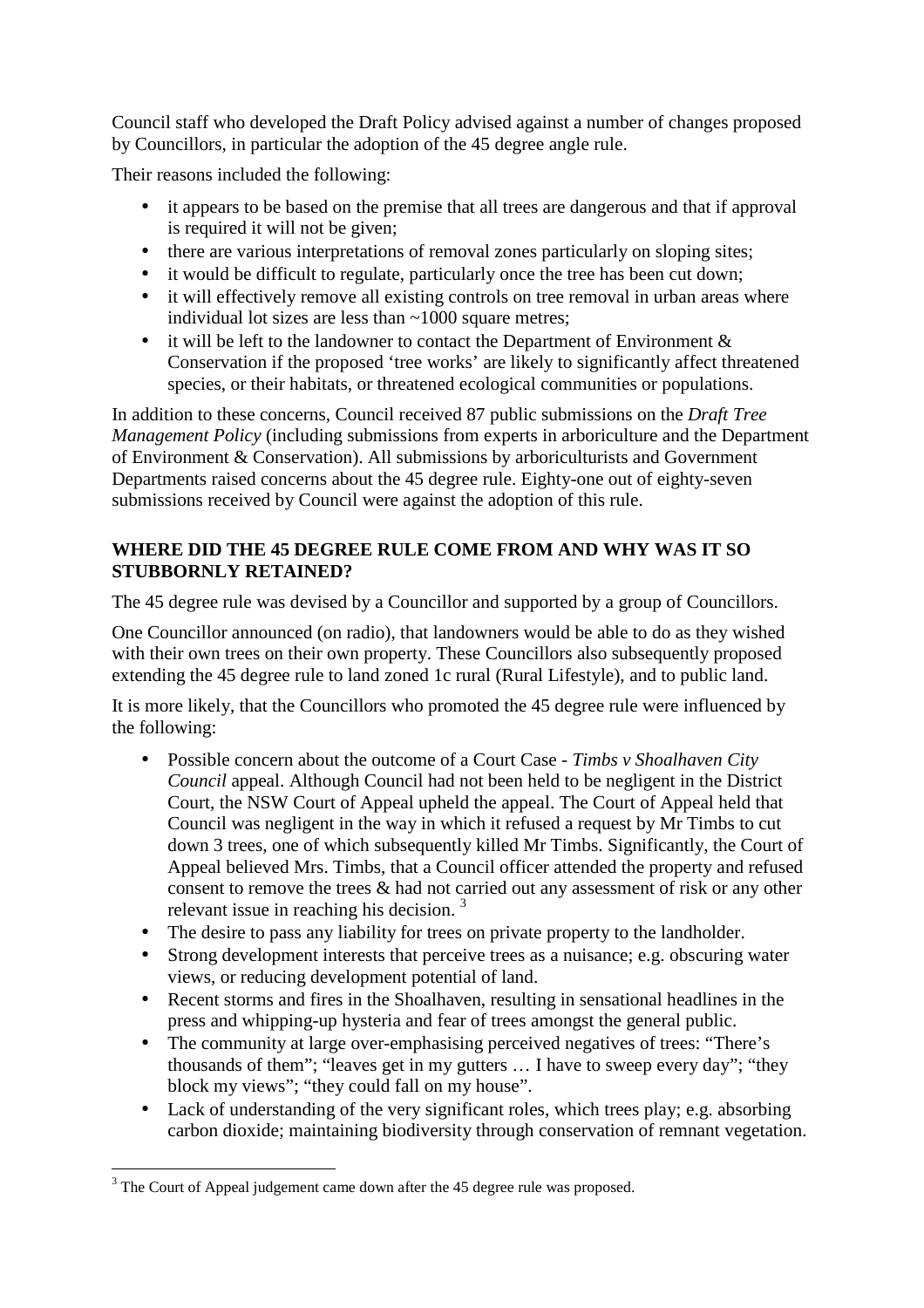This is despite the fact that Councillors under the NSW *Local Government Act 1993*, are required to take into consideration ecologically sustainable development in decision-making.

• A perception that it is the role of Local Government to give primary weight to private interests (e.g. clear visual exposure of their products) rather than public amenity and other matters relating to the public interest.

### **COMMUNITY INFORMATION SESSIONS**

Three information sessions were held by Council, to inform the public about the *Draft Tree Management Policy* including additional exemptions such as the 45 degree rule. Councillors who supported the 45 degree rule chaired these meetings.

As a qualified arboriculturist, I prepared and distributed information regarding the implications of adopting the 45 degree rule. I also contacted a number of Government Departments and Ministers to ensure that they were aware of the contents of the *Draft Tree Management Policy*.

# **FINAL OUTCOME**

Regardless of the advice and comments of Council staff, Department of Environment & Conservation, arboriculturists, conservationists and the majority of public submissions, Shoalhaven City Council rescinded the existing TPO and made a new TPO that included the 45 degree rule.

# **IMPLICATIONS**

In adopting the 45 degree rule, Shoalhaven City Council has not adopted industry best management practices. With Council withdrawing from its role in relation to trees on private property, there is neither regulation nor education for landowners in relation to:

- the topping of trees;
- *Australian Standard Pruning of Amenity Trees* (AS-4373, 1996);
- impact of tree removal on adjoining trees (neighbours, public land, street trees);
- replacement trees.

The 45 degree rule has led to increased public fear of trees. There are now demands for the removal of trees on neighbours' property and on public land.

For example, seven roadside *Corymbia maculata* (Spotted Gums), remnant native trees, were recently removed. These trees had been professionally assessed for Council and were found to be in good health and have good structure.

The applicant's reasons for requesting removal included – potential to obscure their caravan showroom and potential for damage to caravans.

Contrary to the arborist's report, to Council staff recommendations, to objections submitted by the public, Council gave approval for removal of all the Spotted Gum trees. The applicant will replace them with palm trees and turf.

Tall remnant Eucalypts on public land, including street trees, are being replaced by smaller 'safe' trees at the expense of biodiversity and habitat.

Thousands of low risk trees can now be topped or removed. This is not justifiable. Topping trees substantially increases the risk of failure.